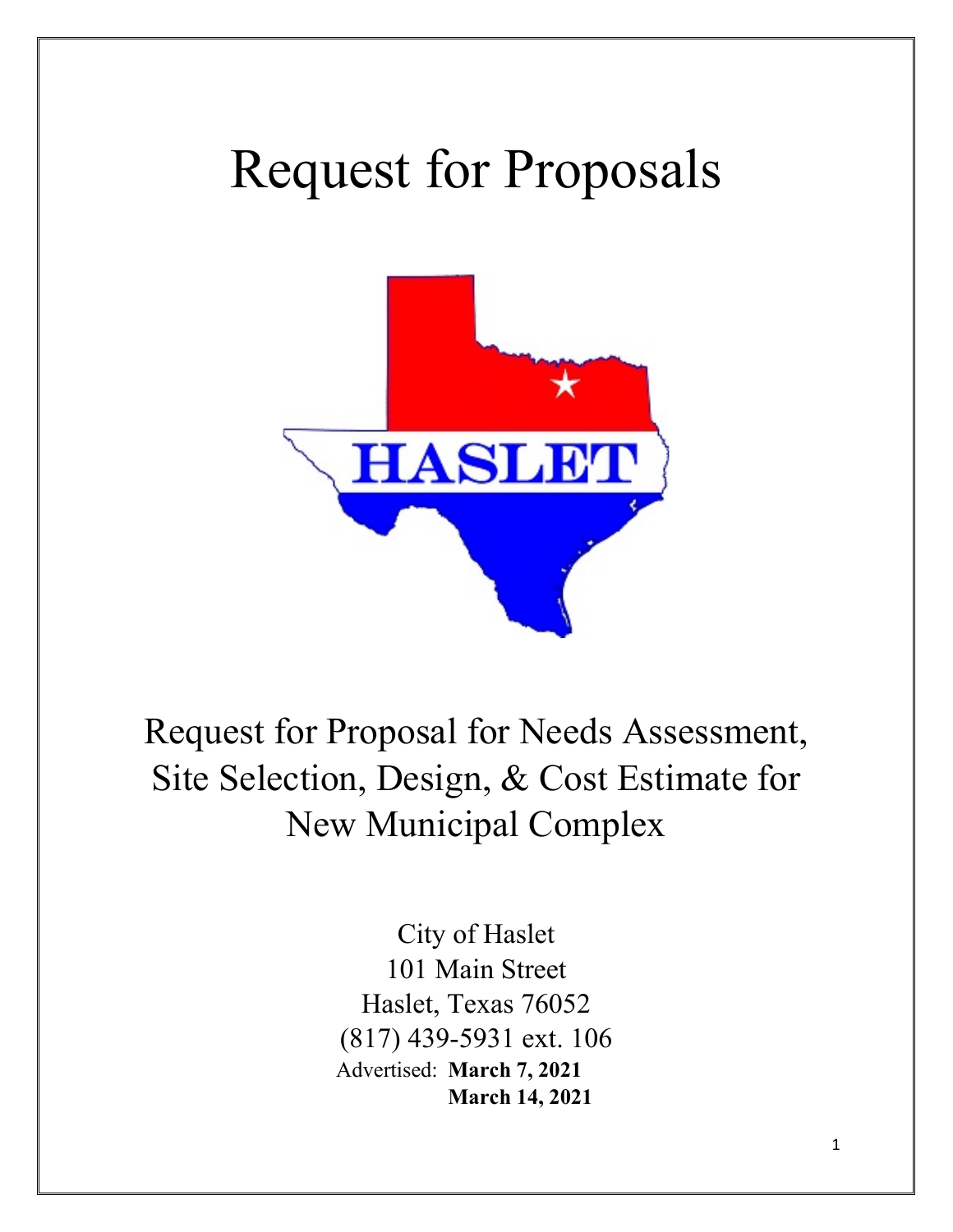## Contents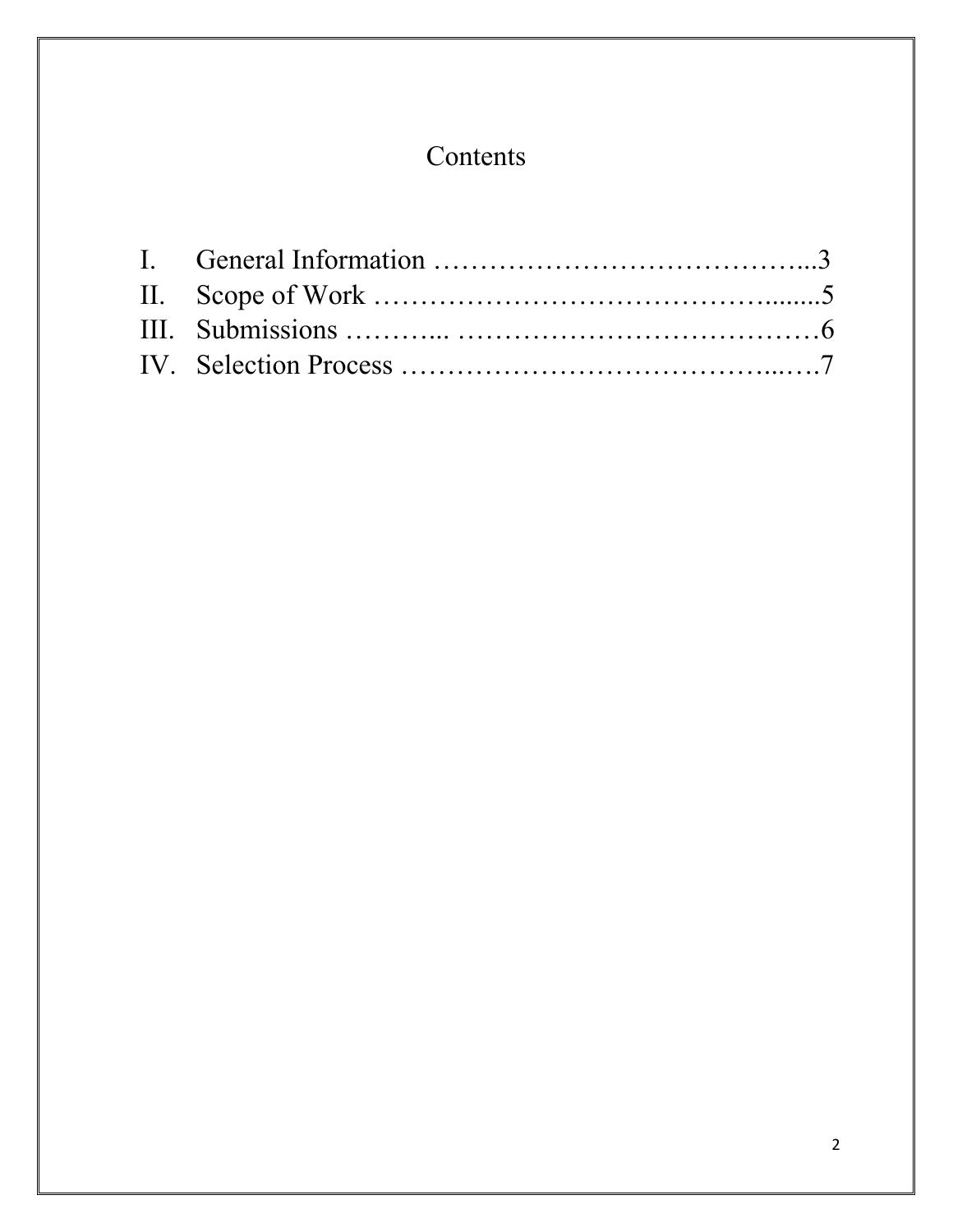## Notice to Proposers – Municipal Complex Master Plan

## **I. General Information**

The City of Haslet (City) will be accepting proposals from experienced and qualified Architectural, Planning, and Design Consultants. The purpose of this Request for Proposals (RFP) is to select a consultant to develop a new Municipal Complex Master Plan. It is the intent of the City to contract for said planning and design services from a qualified consulting firm that can deliver the plan with all required elements captured.

#### Background

The City of Haslet is a progressive community with an estimated population of 1,920 and encompasses 12.1 square miles including its Extraterritorial Jurisdiction (ETJ). Located within the IH-35W Alliance Development Corridor and occupies a strategic location adjacent to the Fort Worth Alliance Industrial Airport. Haslet lies 20 miles north of downtown Fort Worth and given its regional position is experiencing accelerated growth. The City operates under a six-member Mayor-Council general law form of government with an appointed city administrator. The city administrator oversees the City's day-to-day operations. Haslet has 29 employees encompassing eight (8) departments which deliver services to the residents; the departments are the following: Administration, City Secretary's Office, Finance (including Municipal Court), Fire, Planning and Development, Library, Economic Development and Engineering and Public Works. More information about the community and City departments is available on the City website located a[t www.haslet.org](http://www.haslet.org/)

## Project & Services Description

The City is looking for a planning and design team to integrate all City services needs into a complex through the creation of a master plan. The City envisions a municipal complex that serves as the center for all municipal activities taking into consideration each city department/service needs and how they each operate uniquely on their own but in conjunction with other city departments/services. The Municipal Complex Master Plan will include needs assessment, site selection, design, and preliminary cost estimation for a future project. The project will require meetings with both staff and stakeholders in multiple targeted focus group meetings.

The City's expectation is that the project will:

- $\triangleright$  Capture all needs for office, storage, programing, technology systems, conference, workroom, and operational spaces
- $\triangleright$  Identify possible sites with available land for the project; expected to be 10 to 15 acres in size
- $\triangleright$  Assess potential noise impact for locations with proximity to rail crossings
- $\triangleright$  Design an exterior project that reflects the character of the community
- $\triangleright$  Reflect attractive, modern, and flexible interior design for a multi-generational workforce
- $\triangleright$  Be consistent with the City's Comprehensive Plan and other long-range planning needs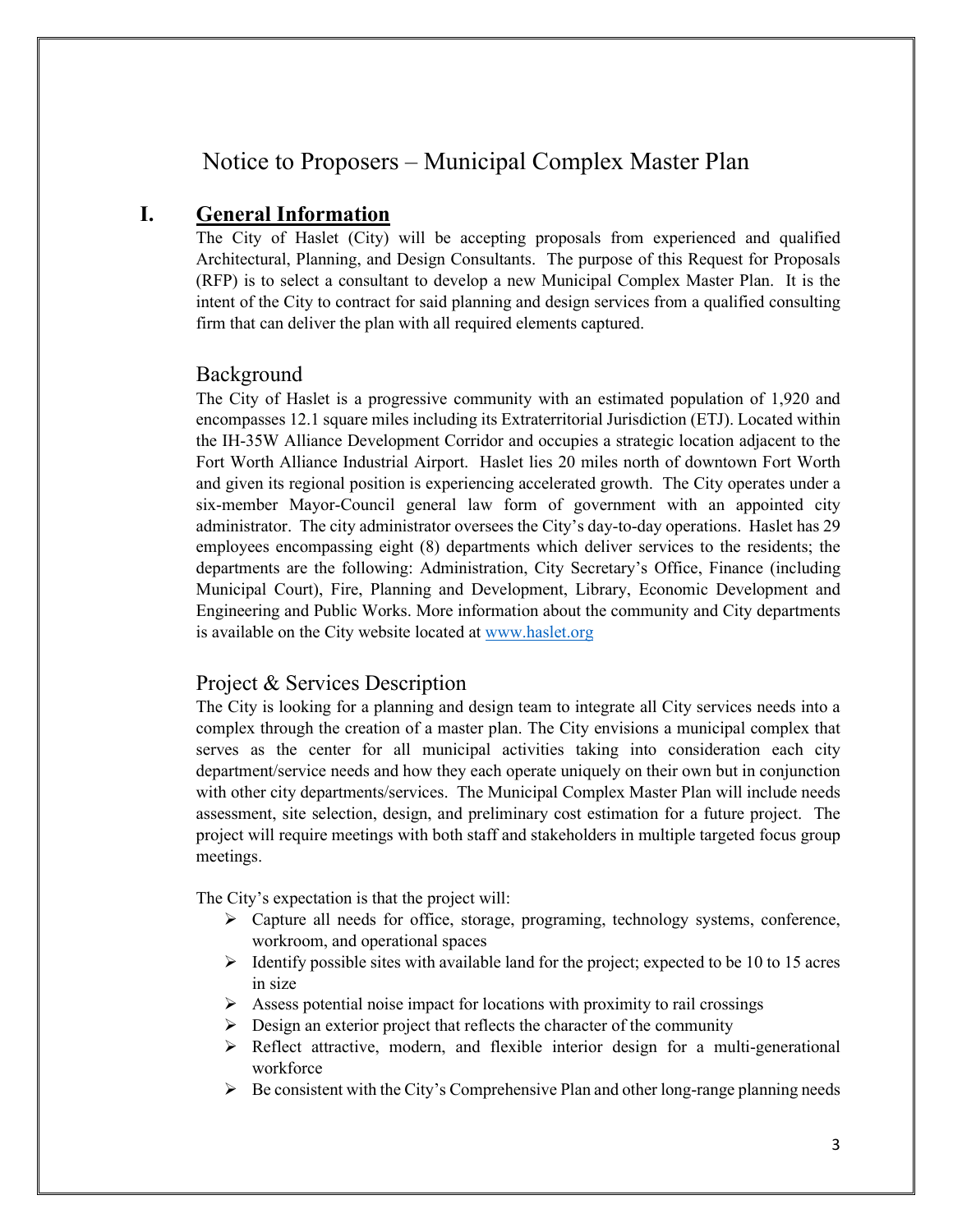The City is committed to flexibility in the design process to maximize the benefits to the community. The City is prepared to consider participation in a public-private partnership or incorporating an appropriate mixed-use component into the Municipal Complex.

All questions and communications, whether of a substantive nature or otherwise, regarding the Request for Proposal (RFP) must be submitted via email no later than 2:00pm on Monday, **April 12, 2021**. If the City deems it necessary, it will issue on or more written addenda in response to such questions and those addenda will be forwarded to all persons who request a bid.

> Enquiries must be submitted via email to: Wes Morison, Planning & Development Director [wmorrison@haslet.org](mailto:wmorrison@haslet.org)

The City reserves the right to waive technicalities or to accept or reject any proposal or combination of proposals based upon the City's determination of its best interest.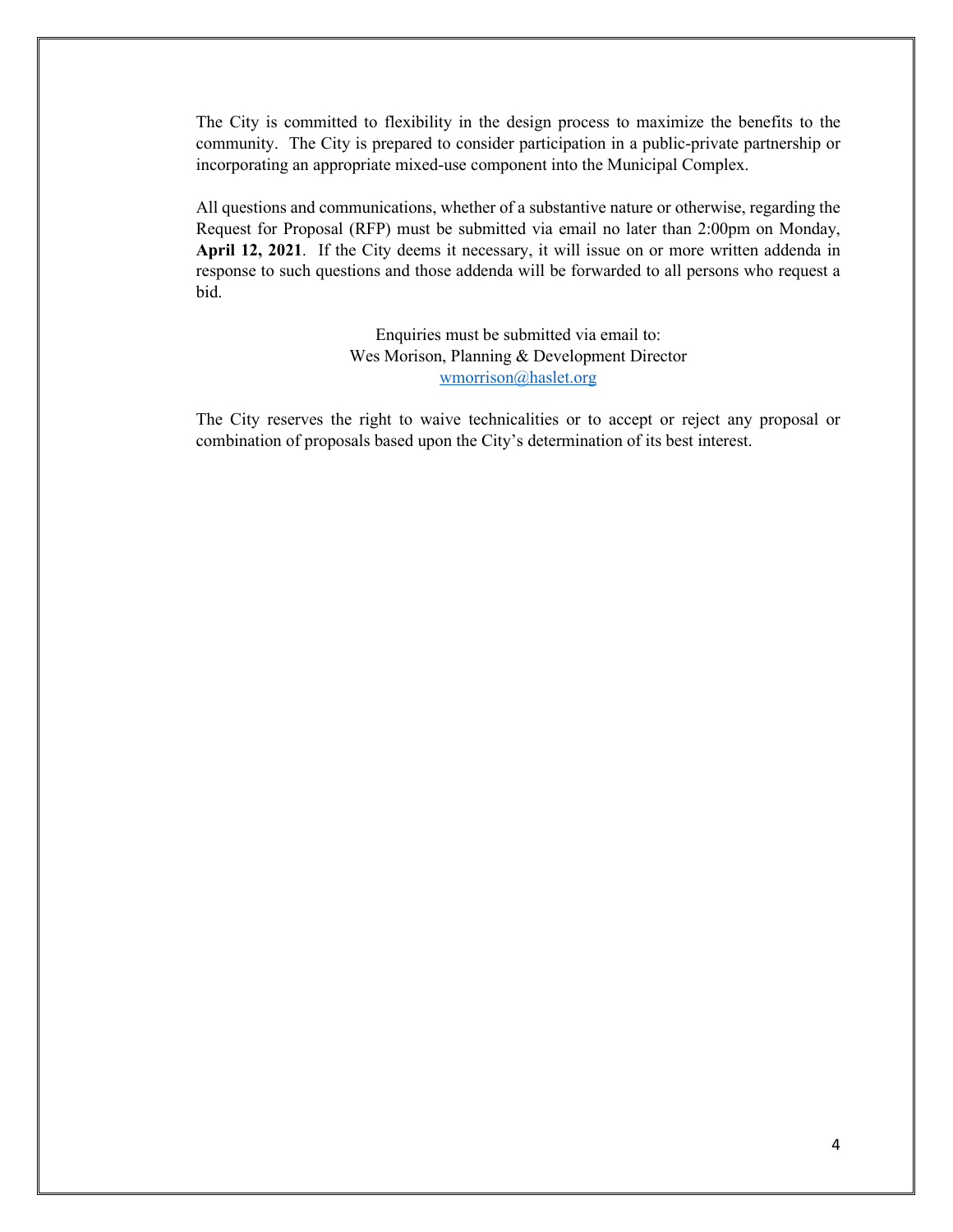## **II. Scope of Work**

The following Scope of Work is considered to be the minimum level of effort required. The Consultant is encouraged to recommend changes to the Scope of Work that will lead to a more successful project. The Scope of Work will be performed in coordination with City Staff and will engage a broad and comprehensive range of community stakeholders. In response to the RFP the Consultant shall address the following specific tasks:

#### Task 1 - Assessment

1. Review existing facilities and staffing levels, conduct interviews with key staff regarding future needs and community growth expectations, and review other cities with similar characteristics all to determine space and facility needs that will serve the community as growth continues to occur.

#### Task 2 – Site Analyses

- 1. Taking into consideration the information collected in Task 1, review the City's Future Land Use Plan, Master Thoroughfare Plan and other future planning documents to determine the location(s) for the municipal complex that would best serve the community as whole.
- 2. Taking into consideration the information collected in Task 1, review the current list of city owned properties to determine if any city owned properties could be appropriate for such a complex.
- 3. Through coordination with City Staff, provide a recommendation of the best site for the location of the municipal complex.

#### Task 3 – Conceptual Complex Design

- 1. Utilizing information gathered from Task 1 and the site selected in Task 2, develop a conceptual design for the municipal complex that provides a layout of a complex to that best meets the needs of the organization in a functional and cost efficient manner. Taking into consideration each of the individual municipal departments and their unique function.
- 2. Conceptual plan shall include a site plan indicating building footprint and massing within the municipal complex, renderings illustrating the general architectural style and approach, and basic interior layouts.

#### Task 4 – Cost Estimation

- 1. Provide preliminary cost estimates based on the conceptual design, needed infrastructure improvements, and if needed project land cost.
- 2. Cost estimates shall be based on recent project bid figures from similar projects and national estimating guides using local cost adjustment factors.

A final document will be prepared including information from each of the task identified above and submitted to City Council for approval.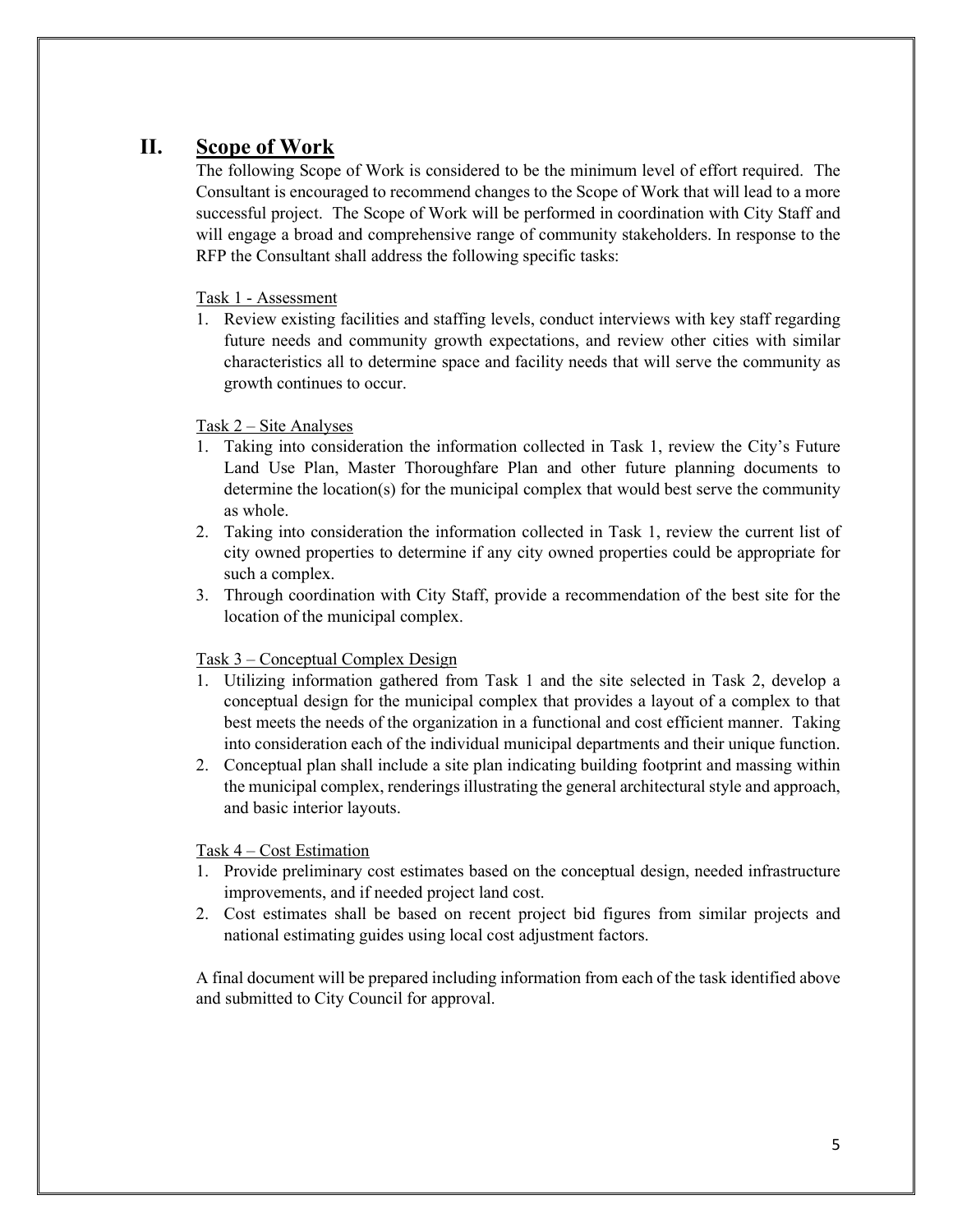## **III. Submissions**

Proposals will be evaluated based on all information provided. To evaluate capabilities for completing the work as outlined in this RFP, each proposal should provide detailed responses to each of the following requirements listed below:

- 1. Letter of Interest:
	- Shall consist of an executive summary of the proposal and include the firm name, address, and contact information.
- 2. Firm Organization & History:
	- Provide a history of the firm including type of ownership, number of years in operation, size of the firm and an overview of services provided.
- 3. Project Team:
	- Identify key personnel proposed for this project and include resumes of those personnel and their experience on comparable projects.
- 4. Project Understanding:
	- Provide a detailed and clear understanding of the Scope of Work and define approach for managing the project and accomplishing milestones and deliverables. Include a preliminary schedule for completing each task and deliverables provided with those task. List any resources that you expect the City of Haslet to provide that have not been previously described.
- 5. Experience:
	- Provide a listing of references and qualifying work, including firm/agency name, project name, location, brief description of services, dates those services were provided and customer contact information.

**To be considered, the submittal of the proposal shall include one (1) electronic versions in pdf format on a USB drive and five (5) bound copies. The proposal shall be presented in a sealed package, addressed as indicated below, by 2:00pm, Monday, April 12, 2021 and on that date and at that time, the names of the respondents will be read aloud and recorded.**

> Wes Morrison, Planning & Development Director Municipal Complex Master Plan City of Haslet Department of Planning & Development 101 Main Street Haslet, Texas 76052